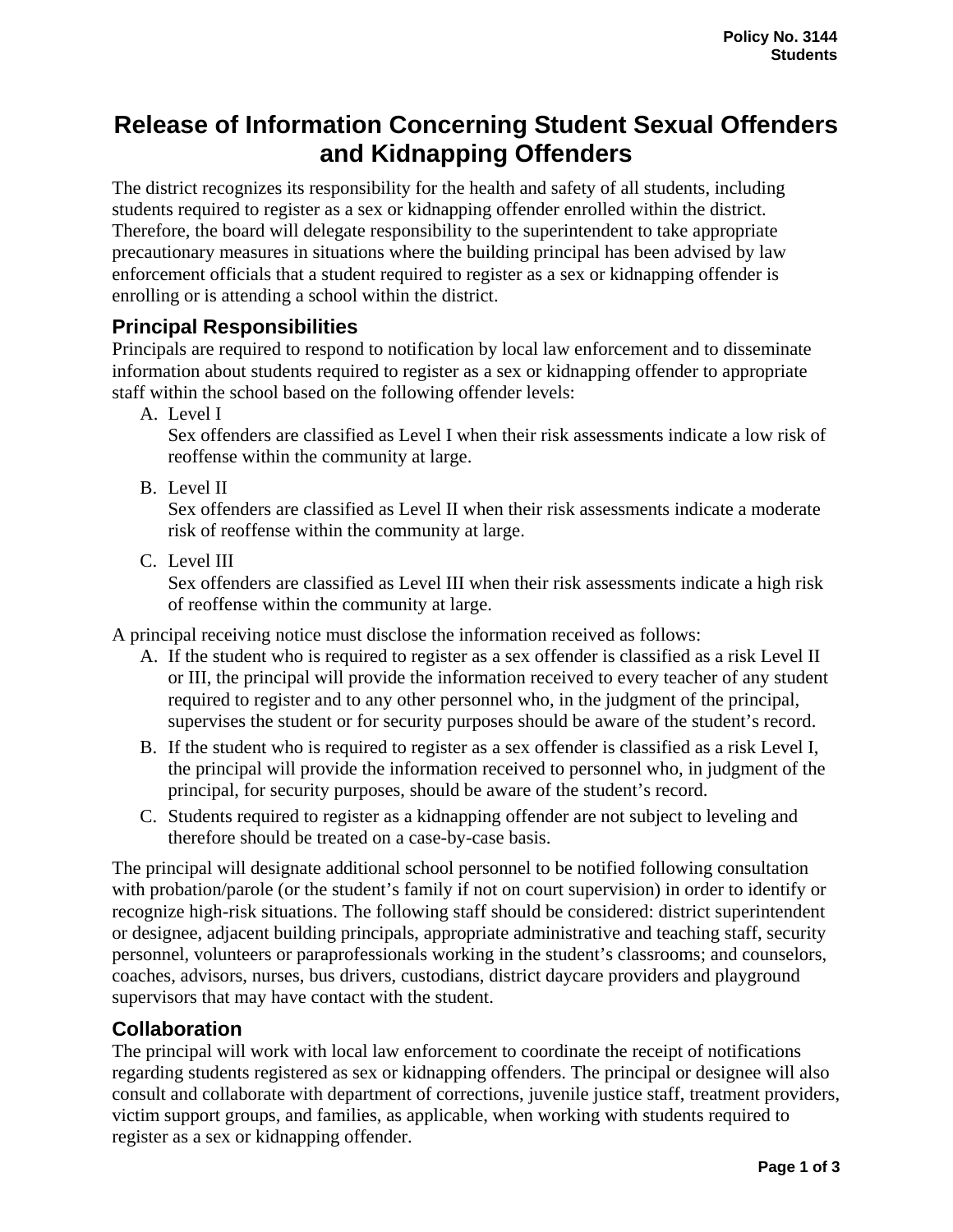# **Confidentiality**

The principal and school staff will maintain confidentiality regarding these students, the same as all students in the school. Any written information or records received by a principal as a result of a notification will be placed in a confidential file and may not be further disseminated except as provided in state or federal law.

### **Immunity from Liability**

Any school district or employee who releases the information in compliance with federal and state law is immune from civil liability for damages unless it is shown that the school district or district employee acted with gross negligence or in bad faith.

### **Inquiries by the Public**

Inquiries by the public at large (including parents and students), regarding students required to register as a sex or kidnapping offender are to be referred directly to local law enforcement. Law enforcement agencies receive relevant information about the release of sex and kidnapping offenders into communities and decide when such information needs to be released to the public.

### **Student Rights and Responsibilities**

All students, including those students required to register as a sex or kidnapping offender, have a constitutional right to a public education. A student required to register as a sex or kidnapping offender is also required to notify law enforcement of their intent to enroll in school.

### **Written Procedures**

The superintendent or his/her designee will adopt written procedures for school principals describing how they will disseminate information received from law enforcement with appropriate school personnel.

| Cross Reference: | Board Policy 3120<br>3143 | Enrollment<br>District Notification of Juvenile<br><b>Offenders</b>                                                                                                                                              |
|------------------|---------------------------|------------------------------------------------------------------------------------------------------------------------------------------------------------------------------------------------------------------|
| Legal Reference: | RCW 4.24.550              | $Sex$ offenders — and kidnapping<br>offenders — Release of information<br>to public — When authorized —<br>Immunity                                                                                              |
|                  | RCW 9A.44.130 $(1)(e)(i)$ | Registration of sex offenders and<br>kidnapping offenders — Procedures<br>— Definition — Penalties                                                                                                               |
|                  | RCW 13.04.155             | Notification to school principal of<br>conviction, adjudication, or diversion<br>agreement — Provision of<br>information to teachers and other<br>personnel — Confidentiality                                    |
|                  | RCW 13.40.215             | Juveniles found to have committed<br>violent or sex offense or stalking —<br>Notification of discharge, parole,<br>leave, release, transfer, or escape —<br>To whom given $-$ School<br>attendance — Definitions |